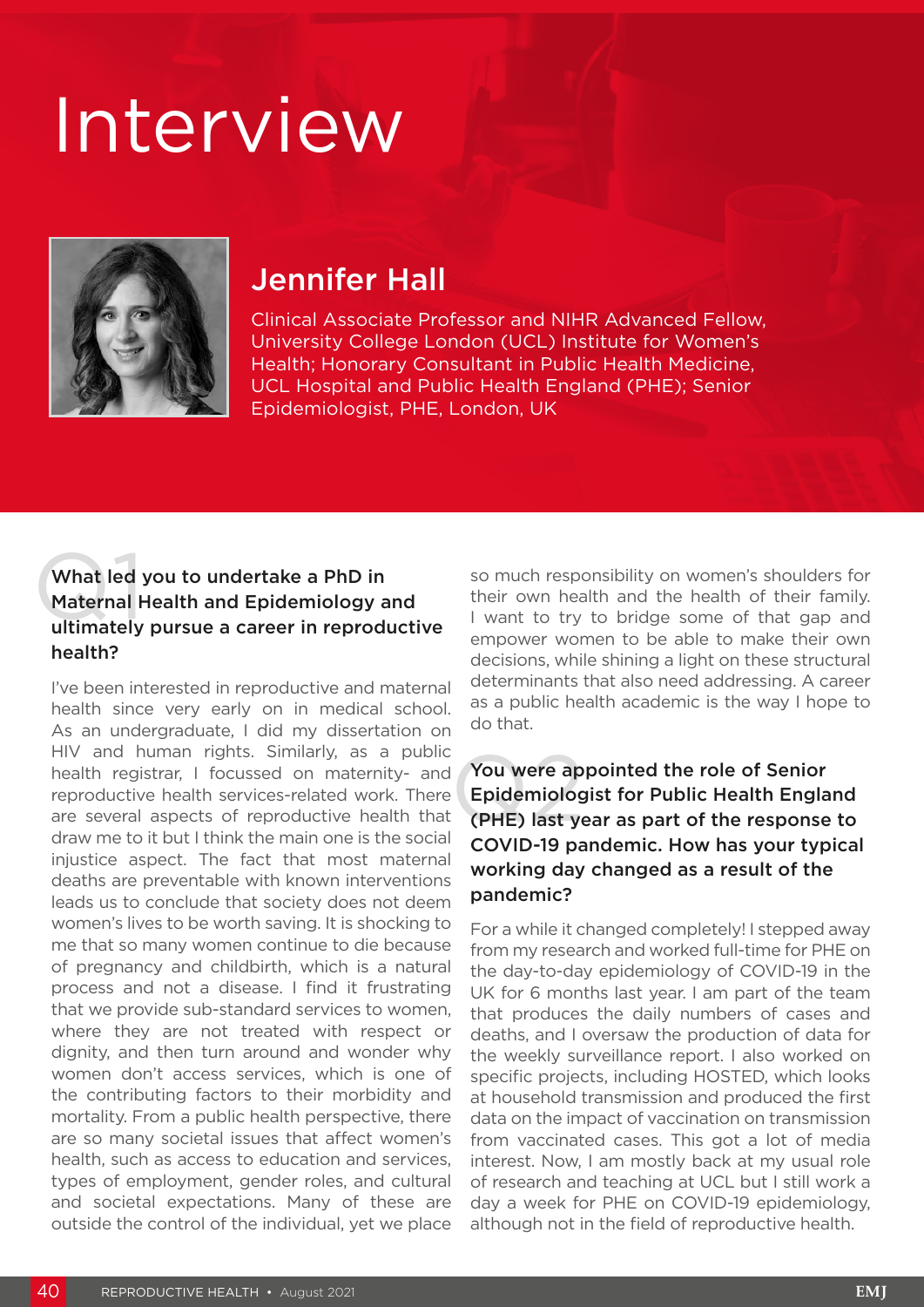*"I want to try to bridge some of that gap and empower women to be able to make their own decisions, while shining a light on these structural determinants that also need addressing. A career as a public health academic is the way I hope to do that."*



Your profess<br>travel to sever<br>Malawi and N Your professional experience has involved travel to several destinations, such as Malawi and Myanmar. Where do you believe you gained the most experience and how have your experiences shaped who you are today and the successes that you have achieved?

I have been so lucky to spend time living and working in such diverse settings as Malawi, Myanmar, Honduras, and Chile, and they have all given me different experiences. It's hard to say where I gained the most because I was doing completely different things at different stages of my career. I think the opportunity to spend time living in a different culture is so valuable to help you start to understand how the culture you have grown up in shapes your thinking in ways that you don't realise. As a researcher, this is really important because our own world view shapes if and how we see problems, how we frame our research questions, and how we might answer them. What might seem, from the perspective of an outsider, to be a problem that needs fixing might be a perfectly rationale response when you understand the context.

You have work<br>health and so<br>of reproduction You have worked extensively to improve health and social outcomes for women of reproductive age, in the UK and

internationally. Could you comment on the on-going topic of socio-economical and racial disparities in reproductive health outcomes? What do you believe the solution to be?

This is such a big issue and, as I said, it is these inequities and the injustice of it that that I find so engaging. I wish I knew the solution! I think we have a lot more work to do to understand why these disparities exist and how to tackle them; however, I do not think that the solution lies solely within the health service. The disparities that we see in reproductive health outcomes have their roots in the wider determinants of health, although that doesn't mean that there aren't improvements that can be made in services. We have to tackle both.

What does t<br>planning, pre<br>study: "Asse What does the ongoing P3 (pregnancy planning, preparation, and prevention) study: "Assessing women's feelings and preferences regarding a future pregnancy" entail? What is this study aiming to achieve?

With this study, I am investigating how we can best support women to realise their reproductive goals, whatever they are. I am just as interested in helping women to avoid the pregnancies that they don't want as I am in helping them to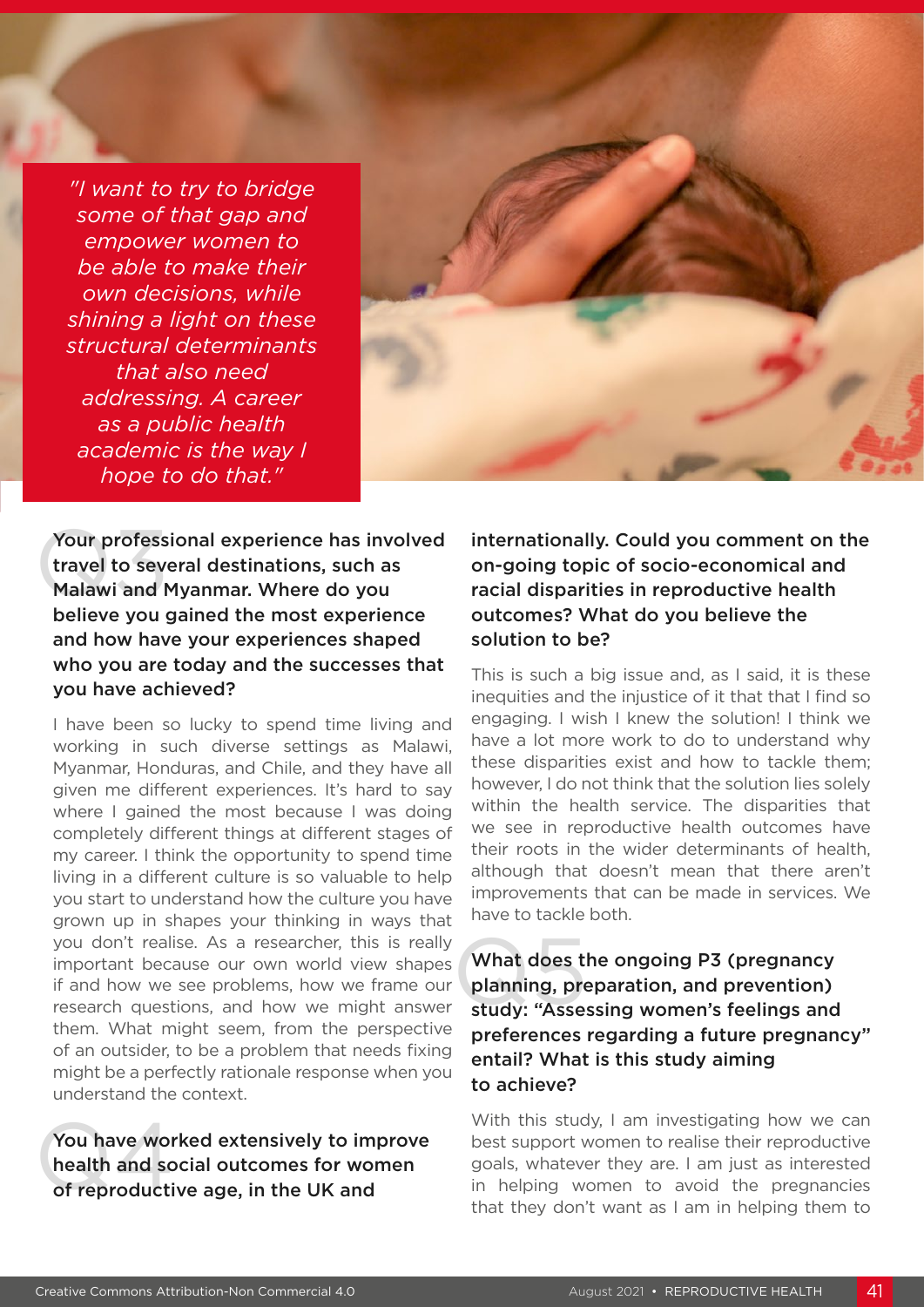prepare for the pregnancies that they do want. However, our services in England are not set up in a way that healthcare professionals can support this. Not all nurses specialising in contraception feel skilled to discuss preconception health and not all midwives feel confident to have detailed discussions about postnatal contraception. Thus, in health service terms, women either access contraception services or antenatal care

and, in the void in the middle, they do or don't get pregnant. This means we are missing a huge opportunity to improve preconception health to increase the chances of a healthy pregnancy for both mum and baby. The more we learn about the importance of the health of women, and men, around conception on the lifelong health and development of their children, the more urgent filling this gap becomes. Consequently, in this study,

we are looking at different ways of identifying what women's intentions are for future pregnancies, if and how to incorporate it into primary care, and what the role of digital health, or 'FemTech', could be to support women, and their partners, to realise their reproductive goals. My aim is to see unplanned pregnancies coming down and women and men able to plan and prepare for the pregnancies they do want. I believe that this will have long-term societal benefits, including the reduction of noncommunicable diseases.

As a mixed-methods researcher, where can we expect to see your focus lie As a mixed-methods researcher, wh<br>can we expect to see your focus lie<br>in the coming years? Are there any advancements on the horizon for the field of reproductive health that you believe will be particularly noteworthy?

There has been a lot of interest in FemTech,

*"The disparities that we see in reproductive health outcomes have their roots in the wider determinants of health, although that doesn't mean that there aren't improvements that can be made in services."* 

with new apps to track periods, fertility, pregnancy, etc., and this has the potential to empower women to take control of their reproductive health. Although it is a little bit odd that, as one journalist found, if you forget to log your period in the app, then Facebook will start showing you adverts for baby clothes! However, this sort of technology is helping to dispel the myth that all women have a regular 28-day cycle, with ovulation occurring on Day 14, because the volume

of data collected with these apps is a phenomenal source of information. My focus over the next few years is going to be in normalising conversations about pregnancy planning, both with health professionals and between individuals, because, as participants in our research reflected, why should it be taboo? There are so many hugely important aspects of women's health, like miscarriage or menopause, that are not openly talked about yet have a major impact on women's lives. Clearly, this needs to be addressed.